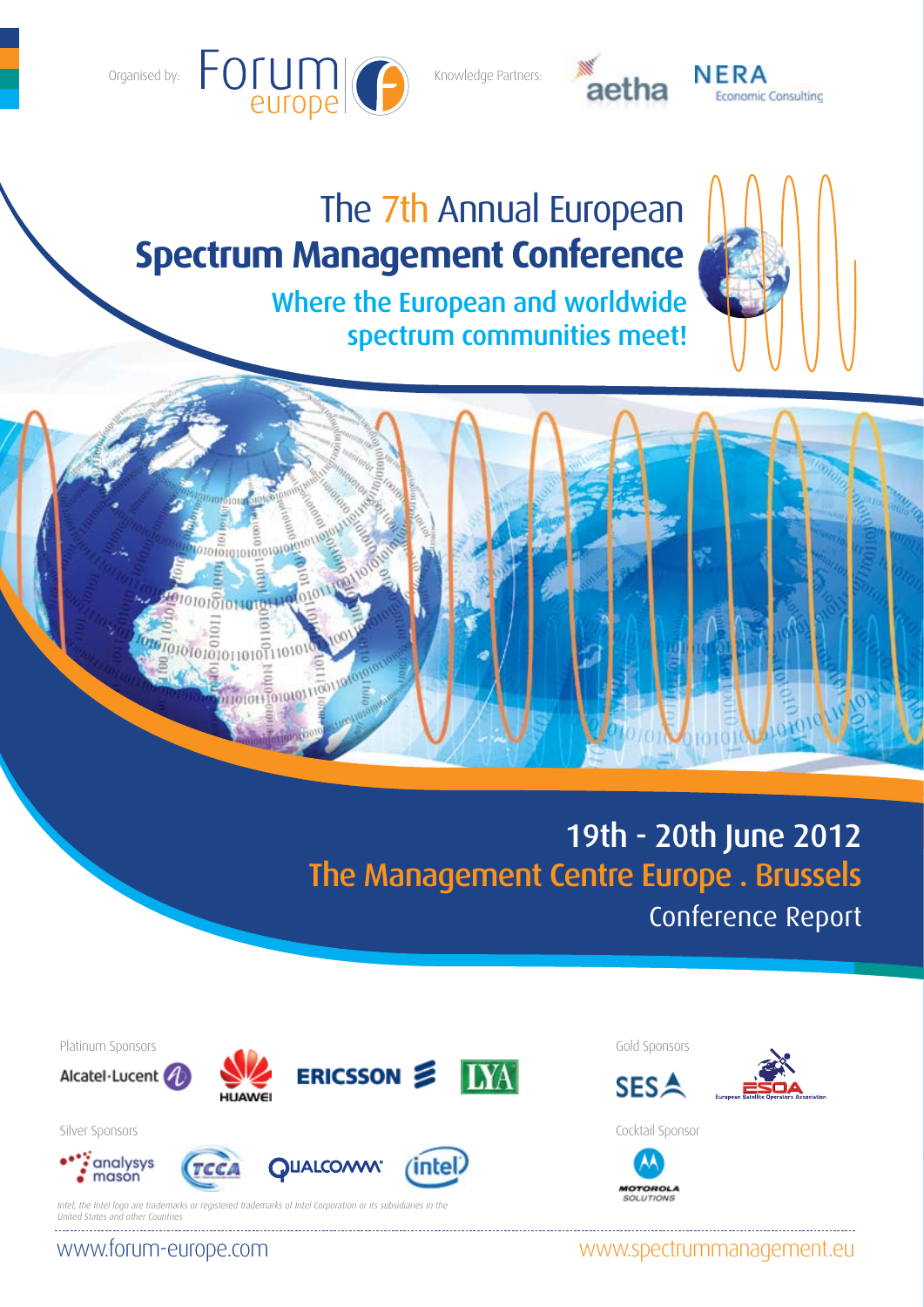## **Introduction**

The 7th Annual European Spectrum Management Conference 2012 was held on 19-20 June in Brussels. The Conference was attended by over 250 delegates from across Europe and the rest of the world. As with previous events, the conference focused on key policy issues relating to the management of the radio spectrum. The conference aims to discuss those issues which have an impact on industries where spectrum is the key input (such as mobile broadband, broadcasting and satellite) or where spectrum availability is increasingly key to operations (e.g. emergency services, utilities, transport). The conference brought together all the major stakeholders from these industries, including senior policy makers and industry representatives, equipment manufacturers and expert consultants, facilitating a rounded discussion with differing viewpoints, and an exceptionally high quality of debate.

The Conference was organised by **Forum Europe** with Knowledge Partners, **Aetha Consulting** and **NERA Economic Consulting**, providing support with the development of the agenda and identification of speakers for the event. **Alcatel-Lucent**, **Ericsson**, **Huawei** and **Lemay-Yates Associates** were the Platinum Sponsors of the event. **The European Satellite Operators' Association (ESOA)** and **SES** were Gold Sponsors, whilst **Analysys Mason**, **Intel**, **Qualcomm** and **the TETRA and Critical Communications Association** were Silver Sponsors. **MLex** was the Media Partner to the event. **Qualcomm** additionally sponsored the lunch breaks and **Motorola Solutions** was the Cocktail Sponsor.

The Conference followed the well-proven format used in the previous annual conferences comprising a mixture of keynote

speeches, presentations on topical issues and extensive panel discussions on each major topic area. In addition, there was plenty of scheduled time for formal and informal networking.

This report, prepared by Aetha Consulting and NERA Economic Consulting, summarises the main discussions held during the Conference, including an overview of each of the main presentations. We begin by highlighting some of the major themes that emerged across the conference, followed by a summary of the event in chronological order. Readers who would like to view specific presentations can contact event manager **Tom Chinnock** on **+44 (0) 2920 783025** or **tom.chinnock@forum-europe.com**

## Conference highlights

A number of major themes emerged during the conference, many of which cut across the different topics discussed in each of the panel sessions:

**• The request from politicians for the industry to be more ambitious** – Several of the keynote speakers highlighted that the EU Digital Agenda targets may not be sufficiently ambitious and that we need to prepare for a world where even higher data rates become a necessity. In these efforts, we need to ensure that spectrum availability does not become the barrier to the realisation of this vision. Several calls were made for "Europe to get back to the top" of developments in the mobile world.

**• The risk of Europe losing its influence on major spectrum harmonisation decisions** – Speakers referred to the unexpected decision at WRC-12 to seek to make a co-primary allocation to Mobile in the 694-790MHz band in Region 1 from 2015 and how Europe was unprepared for this. The importance of Europe understanding the spectrum needs of other regions and accommodating these within its own objectives and aims was noted.

**• The need for Europe to make a quick and smart decision about the 700MHz band** – A rapid decision of the future use of the 700MHz band in Europe is needed to ensure that the region is able to influence the overall debate and benefit from global harmonisation. In particular, Europe needs to quickly reach a decision on whether the future use of this sub-band will be for broadcasting, for mobile/ wireless broadband or for a mixture of the two (e.g. through a converged technological platform) and it should strive for a coordinated recommendation on the future band plan for this sub-band.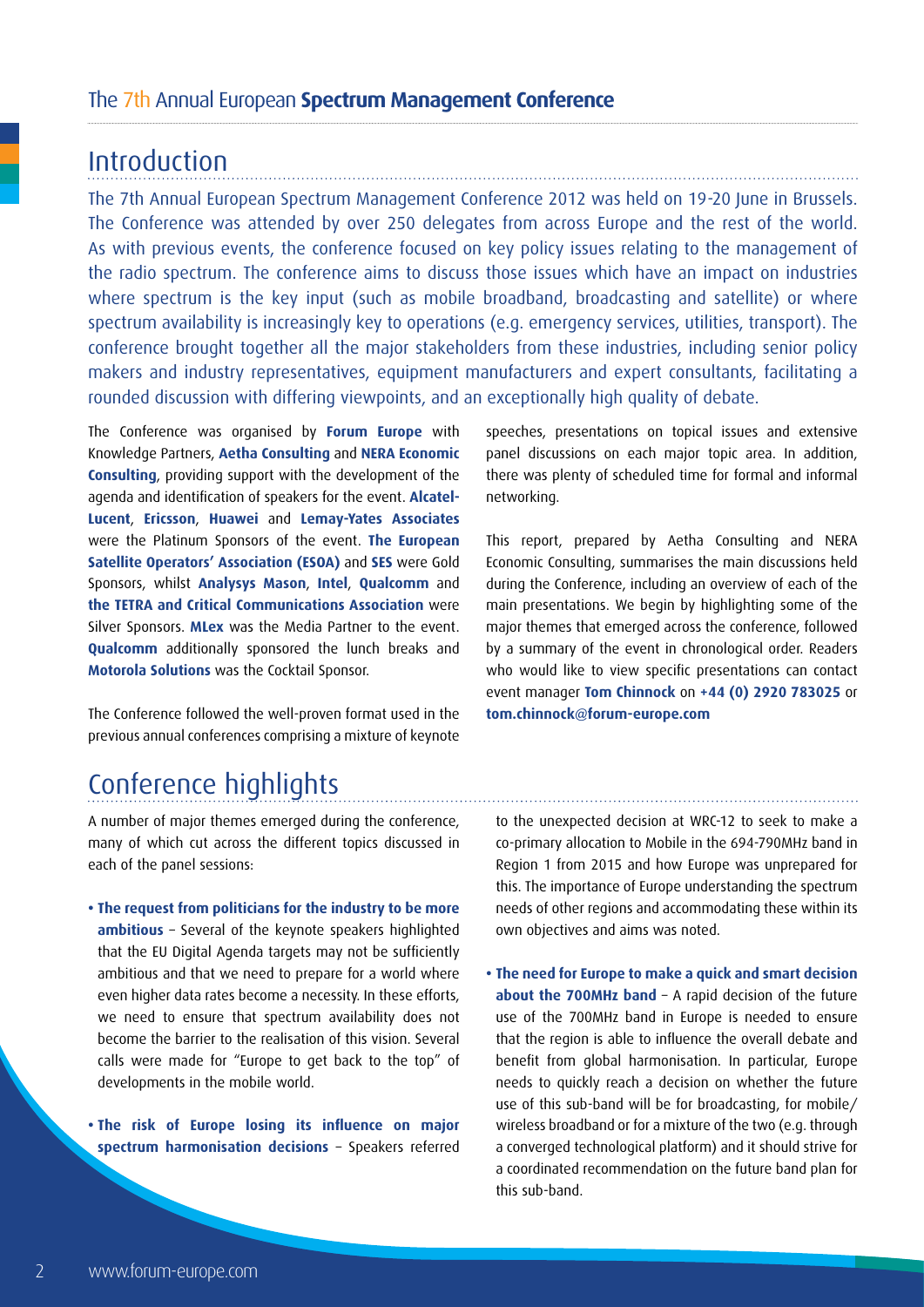**• Consideration of whether the needs of other sectors can be met through platform convergence** – In addition to the cases for additional spectrum for the mobile industry, several other sectors including the emergency services, utilities and military highlighted their need for high-bandwidth wireless services to support innovative applications. The European Commission highlighted that we should all be considering whether such applications can be supported using converged platforms or through the sharing of spectrum.

**• The identification of potential new bands for the harmonisation of wireless broadband networks** – The spectrum inventory has identified a number of bands where spectrum is currently under-utilised and/or increased levels of sharing may be possible. Additionally, several speakers discussed the potential future use of the 1452-1492MHz band (as a supplemental downlink band) and of the 2300- 2400MHz band (for unpaired technologies such as the TDD variant of LTE) as a means of supporting the asymmetric levels (comparing downlink and uplink) of mobile data traffic.

**• "Capacity crunch" does not necessarily equate to "spectrum crunch"** – Several speakers indicated that the explosive growth of mobile traffic levels does not necessarily lead to a spectrum crunch as use can be made of other means of increasing network capacity. Some suggestions regarding how to increase this capacity included the increased spectral efficiency of the latest wireless technologies, re-farming of spectrum being used by older technologies, considering (licenced) shared access to spectrum and the use of new network architectures including the deployment of small cells and off-loading to WiFi networks.

## Day 1 – Main sessions

The morning of the first day of the conference featured keynote speeches and a panel discussion on the implementation of the Radio Spectrum Policy Programme (RSPP) which was adopted by the Parliament in Council in March 2012. In the afternoon, discussions initially focused on the increasingly global nature of spectrum policy followed by two breakout sessions on the spectrum inventory and spectrum auctions. The morning sessions were chaired by **Gerry Oberst**, Partner at Hogan Lovells, while the main afternoon session was chaired by **Magnus Franklin**, Journalist at MLex.

#### Keynote presentations

The first keynote presentation was delivered by **Roberto Viola**, Chairman of the Radio Spectrum Policy Group (RSPG) and Secretary General of AGCOM. Mr Viola highlighted the need for additional spectrum to be found to support the growth in mobile broadband traffic levels and outlined the options for the 700MHz band at the European level that are currently being considered by the RSPG. He also highlighted recent developments in several Member States including Finland, Italy and the UK.

**Jean-Pierre Bienaimé**, Chairman of the UMTS Forum and SVP of Strategy and Communications Wholesale for Orange then gave a presentation highlighting many of the issues associated with the provision of additional spectrum to support the growth in traffic levels on mobile networks including the re-farming of existing 2G bands, the identification of new bands and the introduction of inter-band carrier aggregation technologies. Mr Bienaimé also highlighted the importance of a harmonised approach to avoid fragmentation of frequency bands – not just within the EU – but increasingly worldwide and the importance of a coordinated approach by European bodies towards WRC-15.

**Gunnar Hökmark**, Member of the European Parliament and Rapporteur for the Radio Spectrum Policy Programme (RSPP), then gave a rousing presentation starting with noting the successful adoption of the RSPP but indicating that this initiative was not sufficient and that Europe needed to move faster than competing Asian economies – and therefore be more ambitious, particularly in respect of the Digital Agenda targets and making spectrum available for mobile broadband services. Mr Hökmark highlighted the case of the 700MHz discussions during WRC-12 where Europe remained "passive and hesitant" in relation to making this band available for mobile broadband. He drew on the relationship between the growth in data traffic and economic growth. If Europe wants to achieve such growth, Mr. Hökmark suggested that we must take the global lead – including intensifying its discussions on the future use of the 700MHz band. He also raised the idea of a unified framework for Europe-wide spectrum licences.

**Ed Vaizey**, Member of Parliament and Minister for Culture, Communications and Creative Industries in the UK Government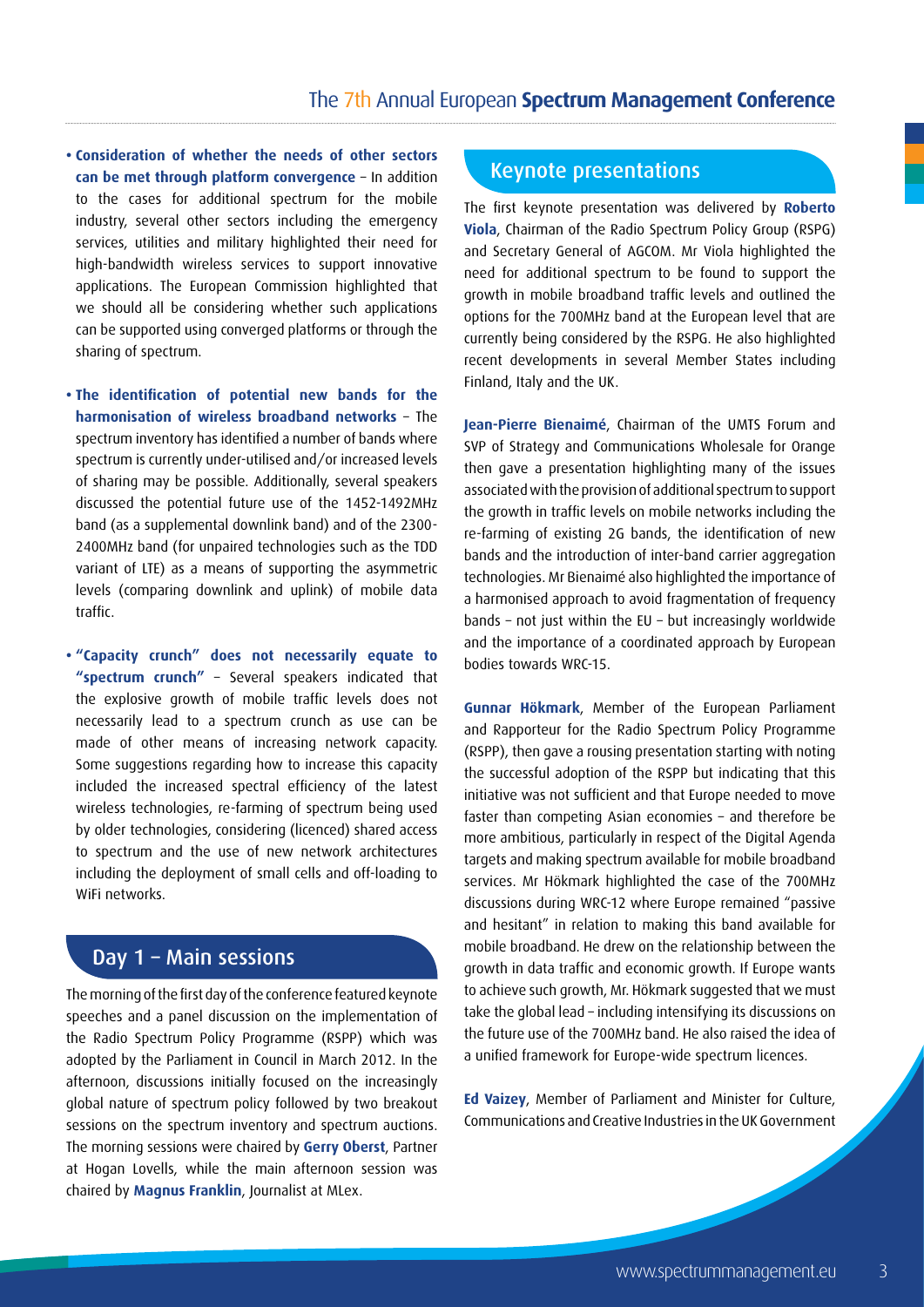then gave a video presentation highlighting the importance of increasing spectral efficiency, that markets tended to deliver better results than regulators and discussing the importance of a mix between licensed and licence-exempt spectrum. Mr Vaizey went on to highlight the on-going review of the Communications Act in the UK, which incorporates spectrum policy.



The final keynote presentation of the morning was delivered by **Neelie Kroes**, Vice President and Commissioner for the Digital Agenda in the European Commission. Vice President Kroes highlighted the developments in spectrum policy since last year's conference including the use of spectrum for 4G services, increasing progress on the switchover to digital television and the adoption of the RSPP ahead of schedule. The Vice President mentioned that one of the biggest challenges for European spectrum policy will be to free up 1200MHz for mobile services and then moved on to evaluate the 700MHz band discussions at WRC-12. She also highlighted the need for Europe to "not react to global developments, but to be involved in shaping needs" and discussed the potential scope for a converged broadcast/mobile platform - moving broadcasting from high power transmissions to low power single frequency networks.

## Speed-pitch session

#### **Will the RSPP allow the EU to take the global lead?**

Following the keynote speeches, the conference moved onto a panel session to discuss what steps (if any) in addition to the RSPP need to be undertaken by Europe in relation to spectrum policy. However, prior to the commencement of the panel session, conference participants were invited to take part in an interactive voting session on a number of topics relating to the RSPP. This highlighted that the vast majority

of participants (88%) were "fairly familiar" or "very familiar" with the RSPP and had a fairly balanced view across whether the RSPP's objectives are highly achievable, somewhat achievable or optimistic.

The panel session then commenced with each participant being invited to give introductory remarks for a period of no more than five minutes each:

- **Adrian Grilli**, Technical Adviser to the European Utility Telecoms Council, highlighted the importance of radio spectrum in ensuring Europe's energy efficiency targets are met and identified specific amounts of spectrum and indicative frequency ranges for each of the key new applications required by the utilities sector.
- **James Cemmell**, Policy Advisor, Inmarsat substituted for Aarti Holla, Secretary General of the European Satellite Operators' Association, and highlighted the importance of ensuring that Europe retains its global leadership in satellite communications and that the spectrum inventory must utilise a methodology which takes account of the differing types of use to which spectrum is put.
- **Hans Borgonjen**, Vice Chairman of the TETRA and Critical Communications Association, used the example of the Royal Wedding held in London in 2011 to illustrate the intensity of spectrum use for emergency service communications and made the case for additional spectrum to be released for emergency services broadband communications.
- **Lasse Wieweg**, Director of Government and Industry Relations in Ericsson, continued the theme of the need for additional spectrum to be found to support the explosive growth in mobile data connections and traffic levels and highlighted how Europe should have been better prepared for the 700MHz discussions at WRC-12.
- **Daniel Pataki**, Director ETNO, highlighted the increasing importance of spectrum to achieving Europe's wider policy goals (e.g. closing the digital divide, supporting a competitive European industry/ecosystem) and that Europe needed to "speed-up" and develop a new story to rival GSM (which is now over 20 years old).
- **Lars Backlund,** Chairman of Broadcast Networks Europe, highlighted the importance of the digital terrestrial television platform to Europe's citizens, noting the continuing widespread use of the platform in many countries and that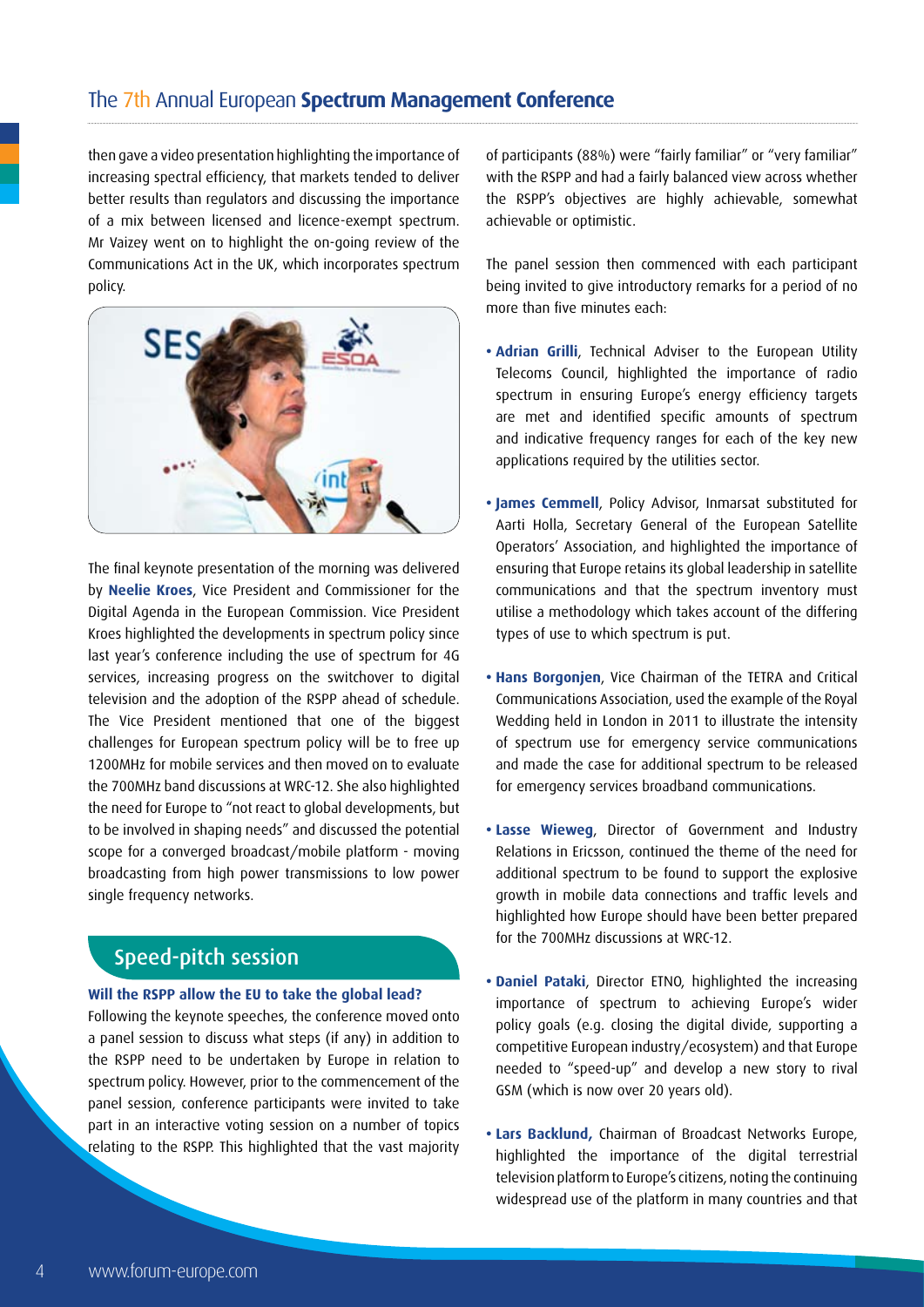it would be premature to make rapid decisions on the future use of the 700MHz band whilst Europe was still to realise the benefits from making the 800MHz band available for mobile broadband.

Following the presentations, discussions amongst the panel session members focused on a wide range of topics, most of which arose from questions posed by conference participants. The topics discussed included whether cellular networks could meet the needs of the emergency services and utilities sectors, in particular through giving priority treatment to such services. It was also discussed how mobile operators could take additional steps such as the deployment of small cells and off-loading to fixed networks in order to reduce their need for additional spectrum and the scope for increasing the degree to which use of spectrum is shared between different uses and users. Questions were raised about whether utilities and broadcasters should be exposed to the opportunity cost of their spectrum use and the panellists were queried on their view regarding the issue of whether the RSPP targets should be revised towards more ambitious levels.

Finally, prior to the lunch break, a further round of interactive voting by conference participants was undertaken. This highlighted the overwhelming view of the audience that the EC should be considering potential use of the 700MHz band for mobile broadband services and a balanced view on whether work on the next RSPP should begin "immediately", "fairly soon", or whether the current legislation is sufficient at present.

## Global spectrum policy

The main afternoon session discussed the increasingly global nature of spectrum policy decisions and explored developments in spectrum policy in other regions of the world.

**François Rancy**, Director of Radiocommunication Bureau, International Telecommunication Union, delivered a keynote presentation on the work of the ITU to identify new spectrum for mobile technologies, including an overview of the discussions held and the outcome of WRC-12.

**Simon Wilson**, Head of Spectrum Policy, Telefónica highlighted the challenges of band fragmentation, especially for multi-national operators, noting that Telefónica currently holds licences in 14 different bands across its operations. He stressed the need for cross-regional harmonisation where possible to facilitate hardware implementation.

**Eric Fournier**, Director of Spectrum Planning and International Affairs, ANFR and RSPG Representative, provided an overview of the work being undertaken by the RSPG including the support of the RSPP's objective to identify 1200MHz of spectrum for wireless broadband services by 2015. Mr Fournier noted that Europe had already identified more spectrum above 1GHz than any other region in the world and discussed several of the candidate bands for harmonisation in Europe (including 1.5GHz and 2.3GHz).

**Sudhir Gupta**, Principal Advisor Spectrum Management, Telecom Regulatory Authority of India gave a detailed overview of the Indian telecoms market and the plans of the Government for infrastructure deployment, the re-farming of the 800MHz and 900MHz bands and making new spectrum bands (e.g. 700MHz) available for mobile services.

**Julius Knapp**, Chief of Office of Engineering & Technology, Federal Communications Commission, then gave an overview of the developments in the USA that are taking place in order to meet future spectrum demand, including the re-allocation of the 700MHz D-Block, the incentive auction process, use of unlicensed spectrum/TV white spaces, the identification of additional unlicensed spectrum at 5GHz and the specification of minimum receiver performance standards.

All speakers then participated in a short question and answer session which included a discussion on whether the current lack of receiver equipment performance standards had led to the emergence of a 'compensation culture' as well as a discussion of the future use of the 700MHz A-Block in the USA in respect to whether LTE equipment would become available. It was also questioned how Europe's partners are likely to react to Europe aiming to (re-)take the lead on developments in the mobile sector, especially regarding the 700MHz band.

## Day 1 – Breakout sessions

In the second part of the afternoon, attendees were given the option to attend one of two breakout sessions on the spectrum inventory and on the role of spectrum auctions in delivering universal access to high-speed broadband. Afterwards, participants continued their discussions at the event's cocktail reception.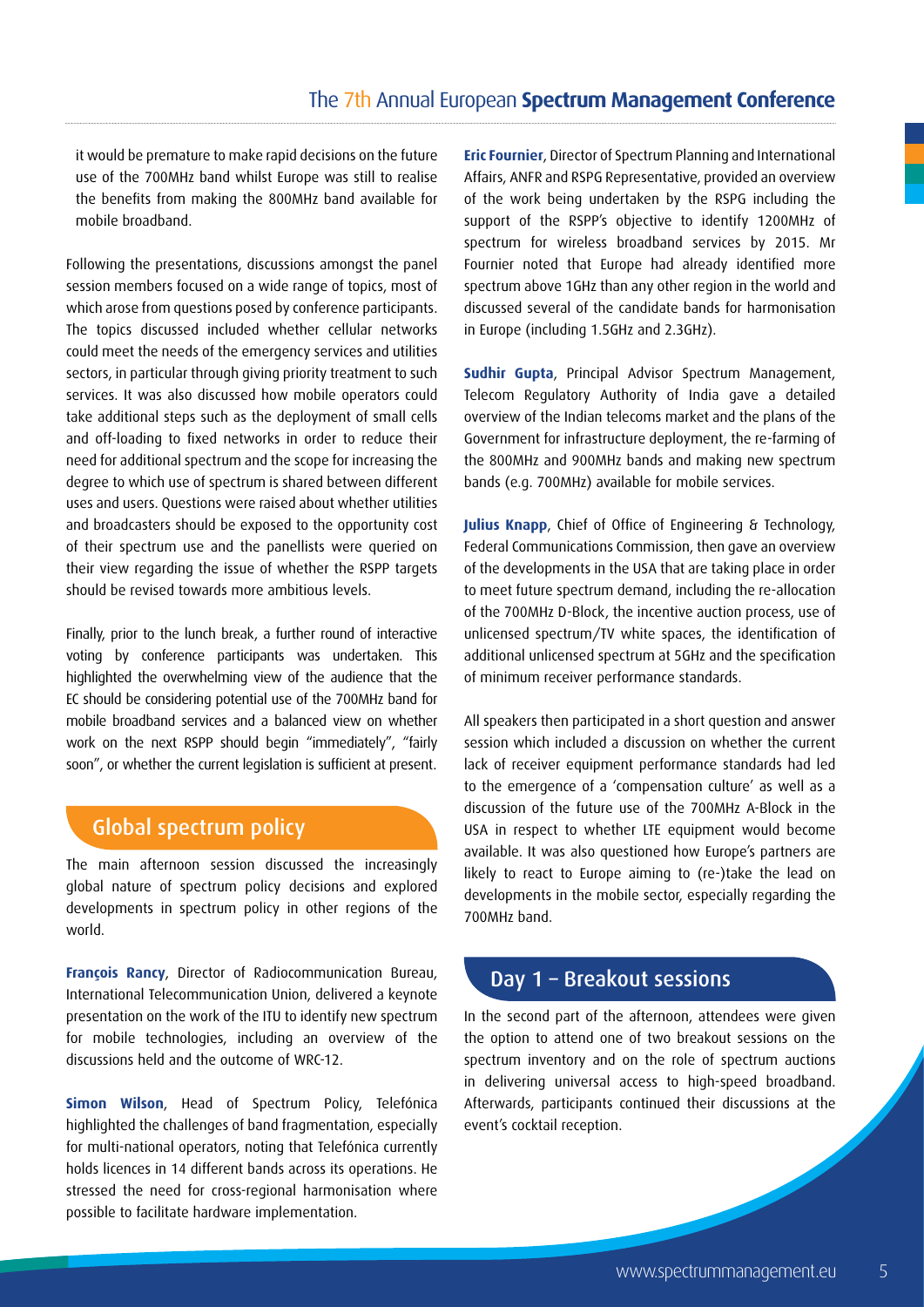#### Matching supply and demand: The role of the spectrum inventory

Breakout Session 1 focused on the role of the spectrum inventory in identifying additional spectrum that could be made available and matching this with future demand. The session was chaired by **Andreas Geiss**, Deputy Head of Unit for Radio Spectrum Policy in the European Commission who opened proceedings by delivering a presentation which highlighted the context to, and importance of the inventory in considering commercial, military and other (government) uses of the spectrum and identifying spectrum bands where the efficiency of existing spectrum use could be improved. Dr Geiss also stressed the need to ensure the inventory did not impose a disproportionate burden on individual Member States.

**Didier Chauveau**, Head European Affairs, ANFR then held a presentation discussing the inventory from the perspective of a Member State. He explained how the inventory was structured to minimise the load on Member States and highlighted how the initial findings from the inventory work were compatible with the expectations of regulators and industry.

**Thomas Weber**, Frequency Management, European Communications Office, highlighted how the existing EFIS database formed a starting point for the inventory and how EFIS is being enhanced to collate the additional information required for the inventory.

**Johanne Lemay**, Co-President, Lemay Yates Associates gave a presentation on the demand side of the inventory, focusing on the future spectrum needs of mobile operators and assessing their efficiency of use of existing spectrum holdings.

**Scott Marcus**, Director, WiK Consult, gave an extensive overview of the pilot spectrum inventory project that is currently being undertaken for the European Commission by a consortium led by WiK. This included a discussion of the process adopted for the collation of information and the approach used for the assessment of spectrum efficiency and the preliminary results of the technical efficiency assessments.

**Wassim Chourbaji**, Chair of the spectrum working group, DigitalEurope, highlighted the key areas of priority in respect of spectrum policy to DigitalEurope, noted the compatibility of the inventory with these, but also stressed that the inventory process should not hold-up on-going harmonisation processes within CEPT (e.g. 1.5GHz and 2.3GHz bands).

The presentations were followed by a panel session comprising all of the speakers which included further discussions on how military use of spectrum was considered in the inventory, how the efficiency of use in individual bands was assessed and how further work is to be undertaken by the Commission on the demand-side.

#### Can spectrum auctions deliver universal access to next generation wireless broadband?

Breakout Session 2 discussed the role of spectrum auctions as a means to providing access to high-speed mobile data services across Europe. The session consisted of several case studies of past, current and future auctions as well as a presentation on the impact of coverage obligations on spectrum valuations and auction prices. The session was chaired by **Richard Marsden**, Vice President at NERA Economic Consulting who gave an introduction to the topic by looking at the key features of auctions and thereby highlighting the prominent role played by coverage obligations in recent (800MHz) auctions across Europe. He also presented a short overview on some examples of coverage obligations seen in recent auctions, including the Swedish 800MHz auction in 2011.

**Finn Petersen**, Deputy Director General at the Danish Business Authority then presented the approach of the Danish authorities to awarding the 800MHz band. The auction, which was on-going at the time of the presentation, was based on the CCA format, featured two novel designs, namely a very detailed interference map to avoid problems with broadcasting services as well as a set of coverage obligations which are defined to ensure the availability of mobile services at 10Mbit/s in areas currently underserved by fixed broadband.

**Thomas Konschak**, Senior Manager for Spectrum Policy at Deutsche Telekom assessed the impact of the German 'bigbang' spectrum auction to date. He provided a short overview of the main auction which featured an SMRA format and awarded 360MHz of spectrum across 5 bands. Particular emphasis was placed on the coverage obligation in the 800MHz band which was defined to prioritise rural areas within each federal state. These rules have incentivised operators to deploy LTE800 in 12 of 16 federal states by May 2012.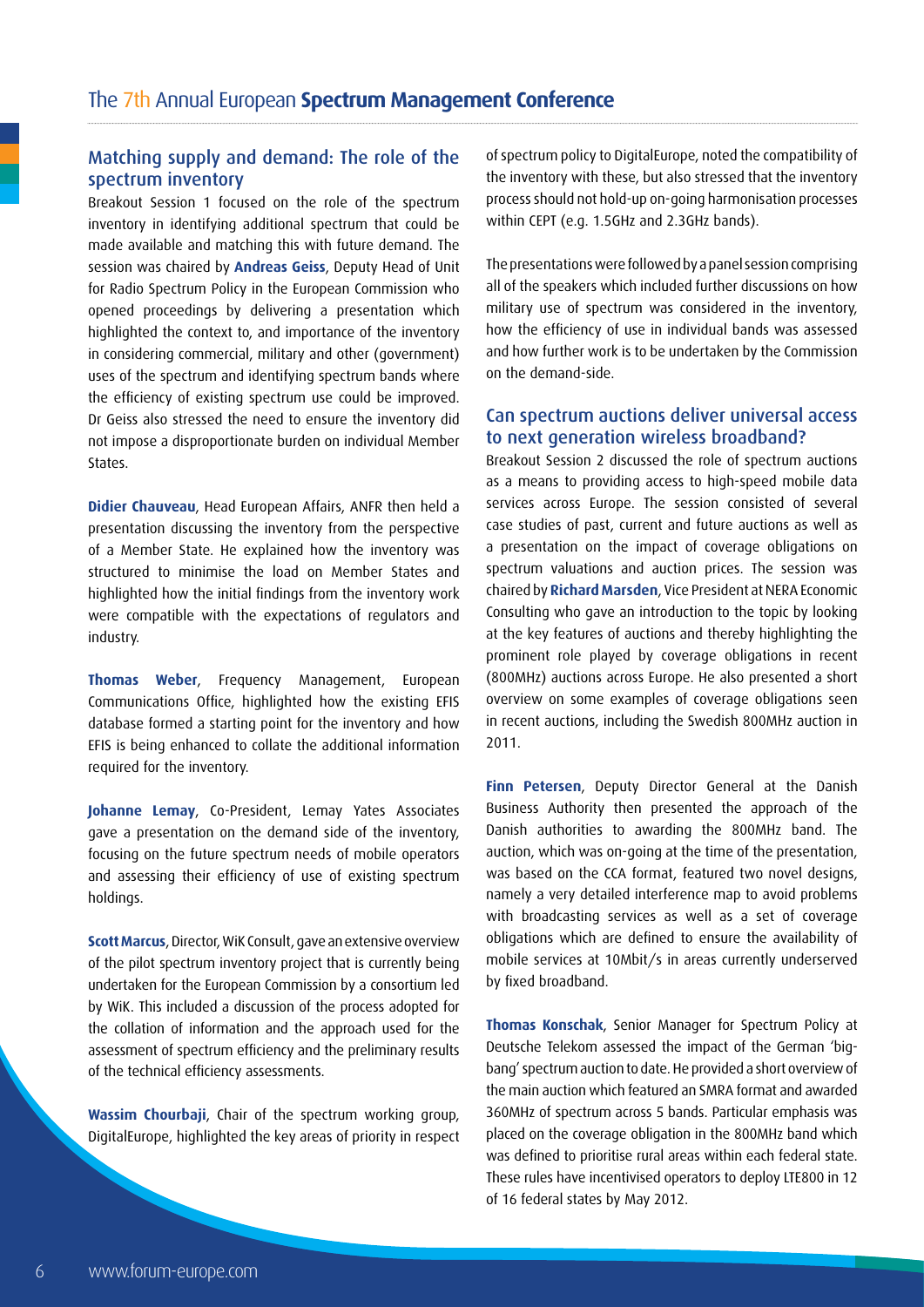**Catalin Marinescu**, President of the National Authority for Management and Regulation in Communications (ANCOM) of Romania concluded the set of national case studies by introducing the auction rules governing the multi-band auction planned in Romania in September 2012. The key objectives of ANCOM are to maximise the benefits to end users, stimulate competition in the market and support the development of MVNOs. The auction also features a coverage obligation which is designed to cover about 700 localities which are currently not covered by mobile broadband services.

**Marc Eschenburg**, Manager at Aetha Consulting rounded the session off by discussing the impact of coverage obligations on the value of spectrum to mobile operators and the resulting influence on auction outcomes. He gave an overview of a typical methodology applied to derive the value of spectrum and showed how different types of coverage obligations can have varying implications for operators. He also highlighted the fact that many coverage obligations can lead to uniform discounts on valuations which may break the feedback loop between publicly visible auction results and an immediate assessment of how bidders viewed the coverage obligation.

Following the individual presentations, the audience engaged in a lively discussion with the panel speakers. Several clarification questions were asked on each of the case studies with the audience making use of the fact that they were able to directly address spectrum policy decision makers. Further questions focused on how to address interference concerns with DTT below the band and the resulting impact on spectrum valuations. Moreover, questions were asked regarding the suitability of spectrum caps to reach the goal of increased market competition.

## Day 2

The second day of the conference focused on solutions to the 'spectrum crunch' including re-allocation/re-farming of existing spectrum bands, future use of the 700MHz band, technological innovations and scope for increased use of market mechanisms. **Amit Nagpal**, Partner at Aetha Consulting chaired the morning's sessions with **William Webb**, Chief Technology Officer at Neul and **Chris Doyle**, Director at Apax Economics chairing each of the afternoon's sessions.

#### Scope for spectrum re-allocation to meet increasing levels of demand

The first session of the second day's proceedings considered the extent to which spectrum re-allocation could meet the forecast growth in wireless broadband traffic levels.

**Richard Marsden**, Vice President at NERA Economic Consulting, gave an introductory presentation which highlighted the many different approaches to solving the spectrum crunch which, in addition to re-allocating spectrum, included the use of spectrum market mechanisms, the impact of new technologies and demand-side measures to reduce traffic growth levels. Mr Marsden then discussed several of the approaches that are currently being considered and questioned if a major reorganisation of mobile bands is required to support more contiguity and an increased efficiency of use.

**Roberto Ercole**, Senior Director of Spectrum Regulation at the GSM Association, then gave a presentation highlighting how the number of bands that could be incorporated within a mobile device is limited and how important it is for Europe to ensure that harmonised bands (optimally consistent with those currently assigned for mobile use in Europe) are amongst those incorporated in mainstream devices. Part of this involves Europe being sensitive to the timelines of developing nations – with WRC-12 being a good example of the new reality.

**Benoit Deschamps**, Head of Spectrum Engineering at ANFR and Chairman of ECC PT FM50, then gave a presentation on the status of harmonisation of the 1452-1492MHz band within CEPT. An impact assessment is currently being undertaken on two options (use of the band for mobile broadband and supplemental downlinks, use of 20MHz in the band for broadband direct air to ground communications) as well as on a counterfactual scenario with no change. The final draft ECC Report is due to be published in the third quarter of this year.

**Alessandro Casagni**, Head of EU Wireless Regulatory Policy at Huawei, then delivered a presentation on the use of LTE in the 2300MHz-2400MHz band including current examples of deployments across the world. He highlighted how the introduction of Licensed Spectrum Access could help to unlock availability of the band in some EU markets.

**Gerard Lapierre**, Radio Spectrum Project Officer at the European Defence Agency (EDA) then gave a presentation highlighting how much spectrum had been historically released by the military for civilian use and how studies undertaken on behalf of the EDA had shown that the hypothetical value of commercial use of the spectrum currently used by the military was a fraction of the economic value generated by continuing military use of the spectrum.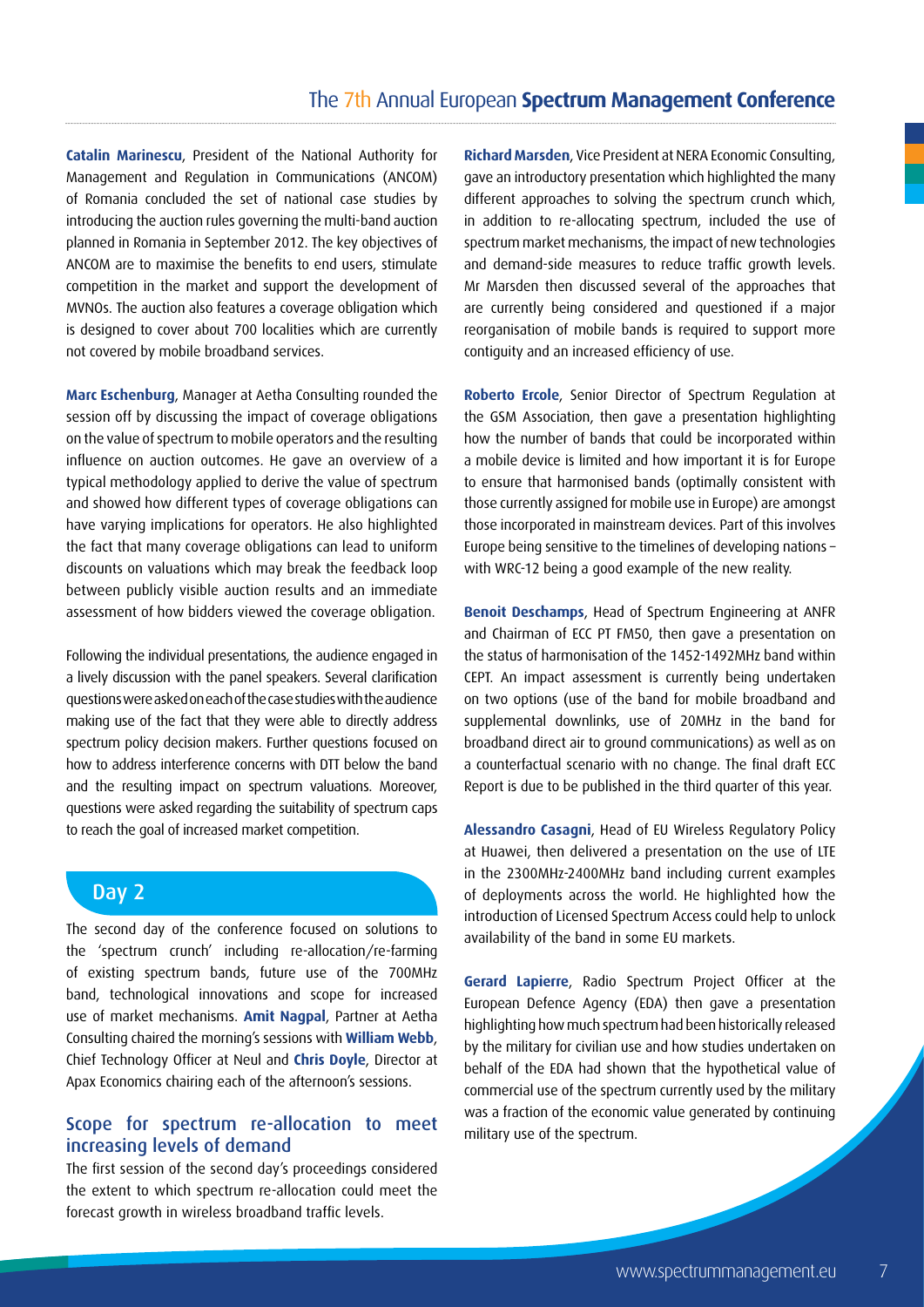The presentations were followed by an interactive panel session which debated a wide range of topics including whether the demand for spectrum really is as great as the traffic growth projections would imply, the degree to which WiFi off-loading was the solution to the spectrum crunch – and the implication that more unlicensed spectrum (at 5GHz) should be made available, the impact of cognitive technologies and the scope for increased sharing of military spectrum with other users.

#### Future use of the 700MHz band

Following a coffee break, a range of speakers was invited to consider the question of whether there is a need for a second digital dividend through the medium of a panel based discussion. The panellists had a wide variety of backgrounds (European policymaker, African policymaker, broadcaster, mobile operator, public safety equipment manufacturer and economist/consultant) in order to capture a wide variety of perspectives on this important issue. The panel session commenced with each participant being invited to give brief introductory remarks:



**• Pearse O'Donohue**, Head of the Radio Spectrum Policy Unit at the European Commission, started the discussion by stressing that discussions on the 700MHz band were not part of the digital switchover process/debate which was now largely complete and has led to the creation of the 800MHz band. Mr O'Donohue stressed that this was a separate question and it was important for Europe to show leadership in this area by making a quick decision on which future use scenario to follow.

- **Catherine Smadja**, Head of Special Projects, Policy and Strategy at the BBC raised concerns about the dangers of acting too quickly highlighting the critical role played by terrestrial broadcasting platforms of protecting vulnerable groups and the recent consumer investment in new digital equipment. Ms Smadja went on to suggest that perhaps 2022-23 would be the right timescale for creation of a 700MHz band and that the broadcast community would require confidence that discussions on the 700MHz would not then lead to calls for a 600MHz band.
- **Thomas W. Hazlett**, Professor of Law & Economics at George Mason University stressed that it is important to consider the marginal value of spectrum in decision-making and discussed the low utilisation of the UHF TV band in the USA. Professor Hazlett then went on to discuss the FCC's incentive auction process and described an alternative approach of using overlay auctions.
- **Andy Hudson**, Head of Spectrum Policy at Vodafone Group discussed the importance of the 694-790MHz band in aligning Europe with the rest of the world and also described the two primary band plan options under consideration namely alignment with part of the APT 700MHz band plan which is being adopted across Region 3 or the alternative use of the band as a supplementary downlink-only band. Mr Hudson stressed the need for quick decision-making on this topic.
- **Bashir Gwandu**, Executive Commissioner of the Nigerian Communications Commission, provided further background on the use of sub-1GHz spectrum for GSM and CDMA in Africa before moving on to present the full range of band plan options that were available to Region 1 for a harmonised approach to the 700MHz and 800MHz band.
- **Mike Pellon**, Vice President of Research at the Chief Technology Office in Motorola Solutions highlighted the importance of making a dedicated spectrum allocation for public safety broadband and described the initiatives underway in other parts of the world.

A lively debate amongst panel members then followed. Initial discussions focused on the question of whether existing digital terrestrial coverage levels could be maintained in the event of the creation of the 700MHz band and whether it would be appropriate for Europe to look further ahead and consider the bold step of migrating broadcast television to other platforms (satellite, cable, Internet). The use of converged platforms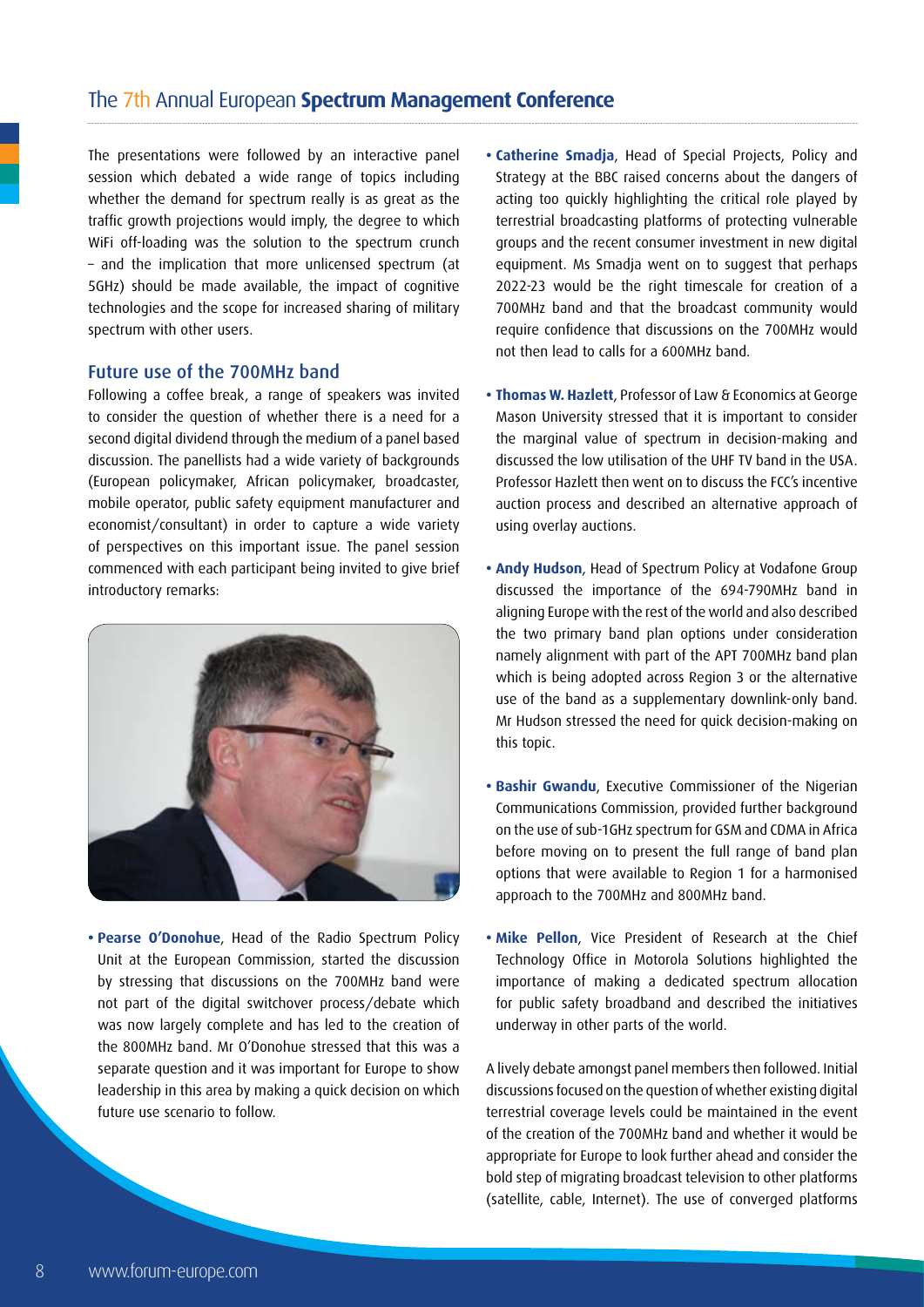to support multiple services (e.g. use of mobile broadband network infrastructure to provide low power broadcasting services and emergency services broadband applications) was also considered and the degree to which a regulatory intervention to create the 700MHz band was required versus leaving developments to market forces to be more in line with the USA's approach.

#### Technology solutions to the spectrum crunch

Discussions after lunch moved onto the topic of how technology solutions can help alleviate the spectrum crunch. **William Webb** introduced the session by reminding participants that the "spectrum crunch" was really a "capacity crunch" and there were other aspects to resolving this in addition to spectrum and then invited all speakers to make introductory presentations.

**Janette Stewart**, Senior Manager at Analysys Mason, gave an introductory presentation highlighting the need for spectrum applications beyond wireless broadband including machine to machine communications, smart metering, WiFi usage growth and public safety, concluding with a discussion on the need to balance the availability of both licensed and licence-exempt spectrum to support such a wide range of applications.

**Peter Pitsch**, Associate General Counsel and Executive Director of Communications Policy at Intel Corporation, then discussed how the USA has increasingly made use of marketbased policies and is now looking at increasing the sharing of spectrum through leasing – which could require the introduction of a cloud-managed dynamic spectrum sharing system.

**Jussi Kähtävä**, Director, Technology Policy at Nokia continued the theme of spectrum sharing describing the cases where there is a primary user and where there is no primary user (collective use of spectrum) and discussing how the technological solutions to sharing are similar, regardless of the licensing model.

**Cengiz Evci**, Director, European Spectrum Policy at Alcatel-Lucent described the changing nature of mobile networks with the increasing adoption of small cells leading to significant increases in hotspot capacity at a fraction of the traditional cost.

**Cécil Ameil**, Senior Manager European Affairs in SES, highlighted the key role of satellite in delivering broadcast television services and the use of a hybrid/terrestrial solution to provide both broadcast and non-linear viewing options to

consumers in the most efficient way. Mr Ameil went on to discuss the satellite sector's role in the provision of defence and safety of life services as well as the current sharing of spectrum between satellite and other services including fixed links.

**Luis Filipe Girao**, Head of Mechanical at the Electrical and Telecom Equipment Unit within the European Commission, then gave a presentation on the consumer perspective in respect to technology evolution and equipment availability.

A short panel discussion followed these presentations including discussion of topics such as the scope for increased sharing of spectrum between satellite and other services and the importance of receiver performance standards to increasing spectral efficiency. It was also questioned whether a virtuous circle between spectrum and technology exists which will go a long way in alleviating a future "spectrum crunch". Dr Webb concluded the session by asking the question of whether the move toward a small cell architecture meant that the need for high frequency spectrum (relative to low frequency spectrum) was likely to increase in the future.



#### Market solutions to the spectrum crunch

The final session of the conference focused on the increased use of market mechanisms as a means of alleviating the spectrum crunch. Following introductory remarks from **Chris Doyle**, speakers were invited to give a short presentation:

**Julius Knapp** returned to give a second presentation at the conference, this time on the status of the incentive auctions in the USA including the key issues under consideration.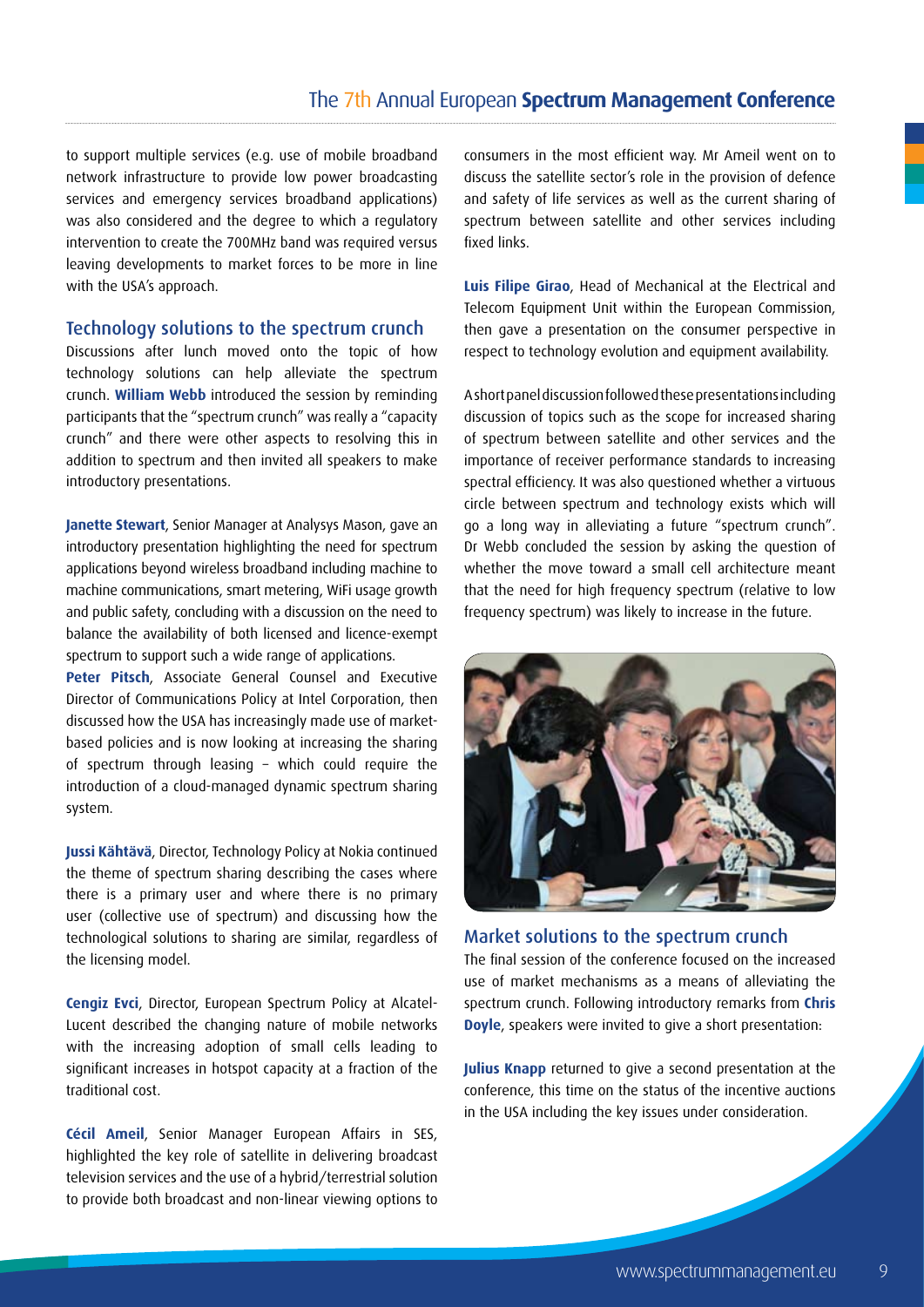**Chris Woolford**, Director of International Spectrum Policy at Ofcom, provided background on the introduction of incentive pricing for spectrum in the UK. He discussed how this had largely appeared to be successful citing specific examples of where incentive pricing had resulted in the users of spectrum releasing part of their spectrum holdings for new uses – the primary current example being that of the Ministry of Defence.

**Inge Hansen**, Head of Spectrum at Everything Everywhere, challenged how successful incentive pricing in the UK had been citing what actions the incentive was sought to be encouraging, described incentive pricing as an "input tax" on the mobile industry resulting in higher prices for consumers and highlighted the considerable uncertainties faced by mobile operators in relation to the future cost of spectrum in bands that are subject to incentive pricing.

**Antonio Nicita**, Associate Professor of Economic Policy at the University of Siena, provided an introduction to Authorised Shared Access (ASA) as a means of encouraging increased sharing of spectrum and overcoming the puzzle of underutilisation of spectrum at a national level versus a harmonised approach at the European level. He did so by drawing on references to Greek tragedy referring to regulators as potential "Dei ex Machina" to solve these issues.

**Peter Goulding**, Public Safety Specialist at Motorola Solutions, gave the last, and by far the most dramatic presentation of the conference, highlighting the importance of spectrum to the work of the emergency services and the social value created by this, in a style imitating that of a traditional British policeman.

The final presentation roused the conference participants leading to a lively final discussion of questions posed by the audience which included topics such as whether the European Commission should take action to introduce incentive pricing across the EU and whether the needs of the public safety community for broadband access could be met through use of commercial mobile networks. In particular, the question on the evaluation of AIP as an appropriate regulatory tool led to heated debates amongst the panellists. It was also questioned whether spectrum trading could ever evolve as a useful tool in ensuring an efficient allocation of spectrum.

Following the conclusion of the panel session, Mr Nagpal formally closed the conference by summarising several of the themes arising from the discussions including the request from politicians for the industry to be more ambitious, the need for Europe to make quick decisions on the future use of the 700MHz band, the spectrum needs of sectors other than wireless broadband and the role of technology and network architecture in helping to alleviate the demand for spectrum.